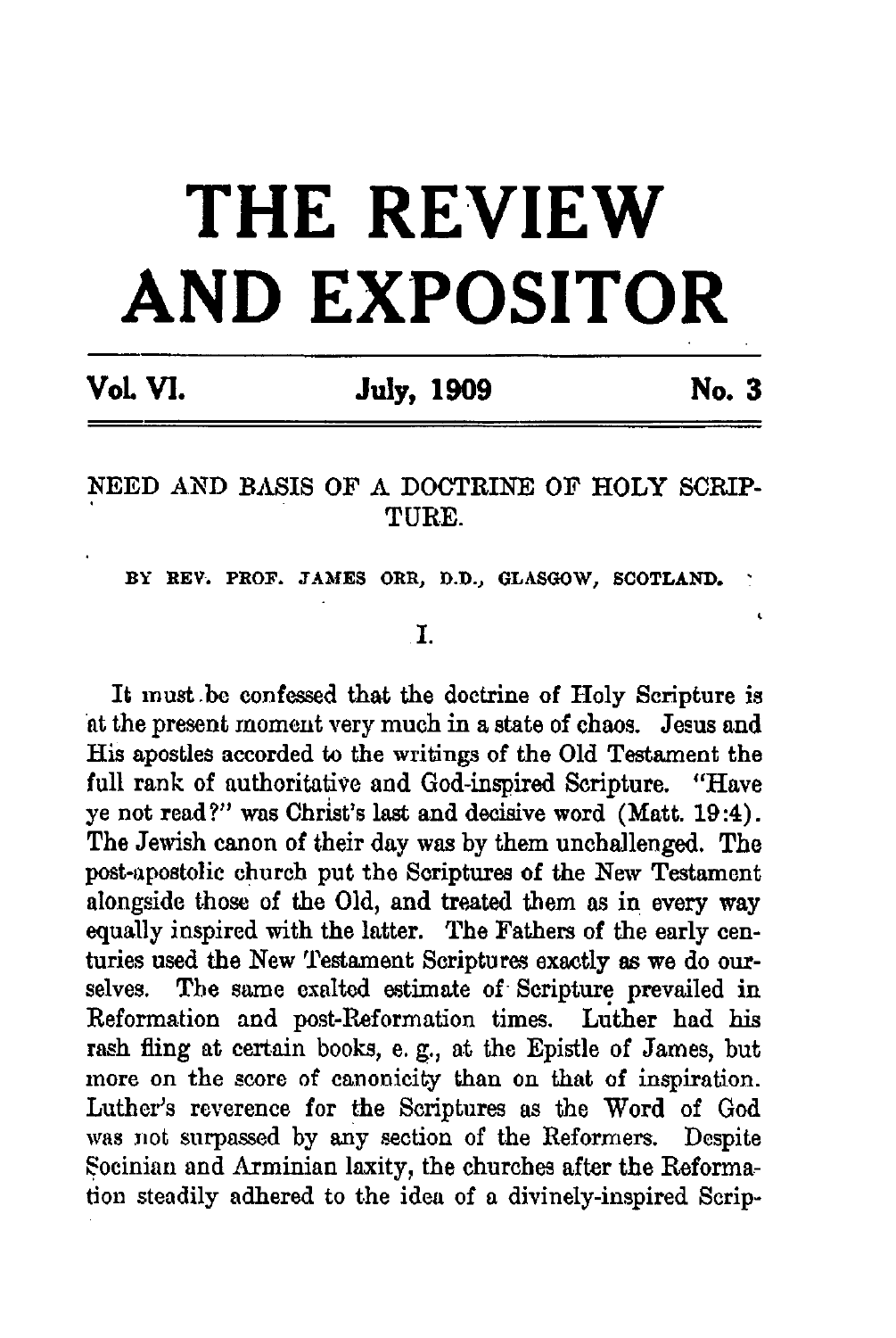ture. The Bible was a book in which holy men, moved by the Spirit of God, had, without sacrifice of their individuality, set forth infallibly the will of God for our salvation. Its utterances were to be received as "the oracles of God" (Rom. 3:2).

We have changed all that. Criticism has come in with its scientific methods to take the Bible to pieces for us, and show us its historical genesis. It has gone further, and assailed a large part of its historical contents. It has converted most of the early history into legend; has torn the laws from their historical basis, and transported them to a later period; has assumed the text to have undergone extensive mutilation, manipulation, interpolation at the hands of irresponsible editors; has not hesitated to bring in the principle of fraud. Excess has followed upon excess in the ethical treatment of Old Testament and New. The Book becomes a corpus vile on the mangled form. of which every new theorist delights to manifest his ingenuity. Historical works are dissected out among authors and redactors; prophetic books are shivered into fragments; Gospels are traced to "sources," and hardly a statement or saying is allowed to stand in the multitude of conjectures in which it is smothered. This species of criticism has got into the church and schools of learning, with the result that faith in the reliability, the authority, the inspiration of the Bible, is in many minds thoroughly upset, and an unhappy feeling of uncertainty in regard to the validity of the Scriptures is widely diffused among all classes.

In this rapid and extraordinary subversion of older beliefs in the authority and inspiration of the Scriptures there lies undeniably a serious peril for the church. Its effects are felt alike in the sphere of thought, in the preaching of the pulpit. and in the practical work of the church. It is felt in the sphere of doctrine, for the foundation on which theology has been wont to build is taken from beneath it. It is felt in the preaching of the Gospel, for that note of assurance and authority which used to be heard in the proclamation of God's message. is departing from us. Many shun the Old Testament altogether; others speak with bated breath of considerable portions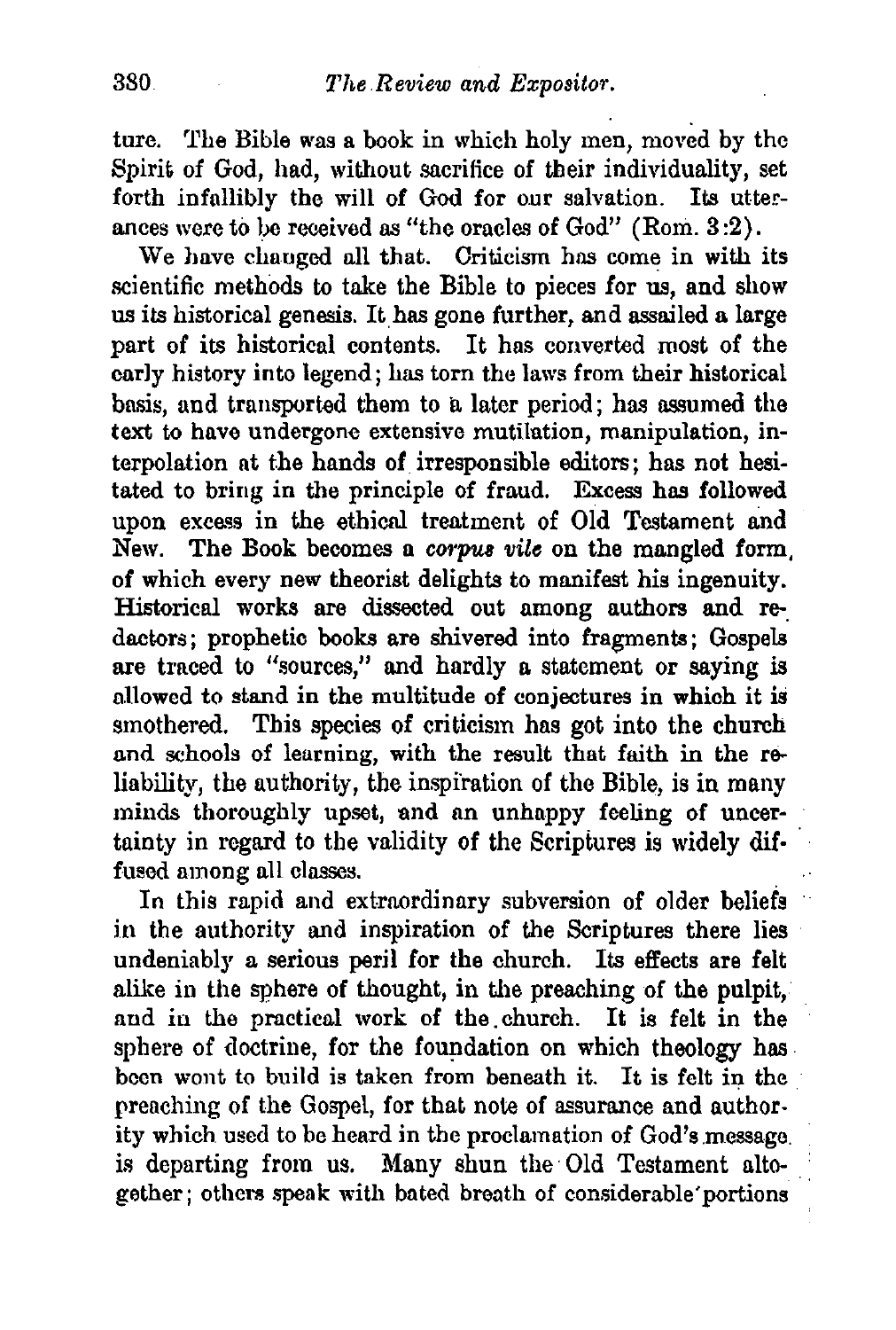even of the New. It is not enough that a Paul or a John teach certain doctrines. They were but fallible men, and their opinions do not bind the modern world. It is felt in the doctrine of the church itself, for what can we know of the foundation. laws, sacraments, obligations of the church without an authoritative Scripture? It is felt also in life and work, for how can the church carry on the propagation of the Gospel and the evangelization of the world without a trustworthy Scripture? Or how shall spiritual life be preserved, and Christian character be built up, without a divinely-given rule of conduct for guidance?

Must we then, without demur, resign ourselves to this process of disintegration and dissipation of the authority of Holy Scripture, meantime in such full force? Few Christians, who have felt the Scriptures to be precious to themselves, will acquiesce in so faithless a surrender. The need will be only the more urgently felt for a retracing of the steps, and a replacing of the Scriptures in the faith and lives of men as the truly inspired and divinely-inspired record of God's revealed will for mankind in the great things of the soul. There is no more clamant need in the church today than a doctrine of Holy Scripture which will at once be true to all really scientifically-ascertained facts, and vet be in harmony with the claims which Scripture makes for itself as a book of revelation and inspiration. Is such a doctrine possible? An attempt is here briefly made to show that it is.

## TT.

Three conditions seem to meet in fulfilling the requirements of a doctrine of Holy Scripture such as the church today needs. The first is a more positive conception of the structure of the Bible itself that at present prevails; the second is belief in the reality of a supernatural revelation, the record of which is preserved to us in Scripture; the third is the acknowledgment of a divine inspiration of this record. These conditions hold together and are at bottom one. It is because one or other of them is parted with that the present uncertainty about Scrip-

381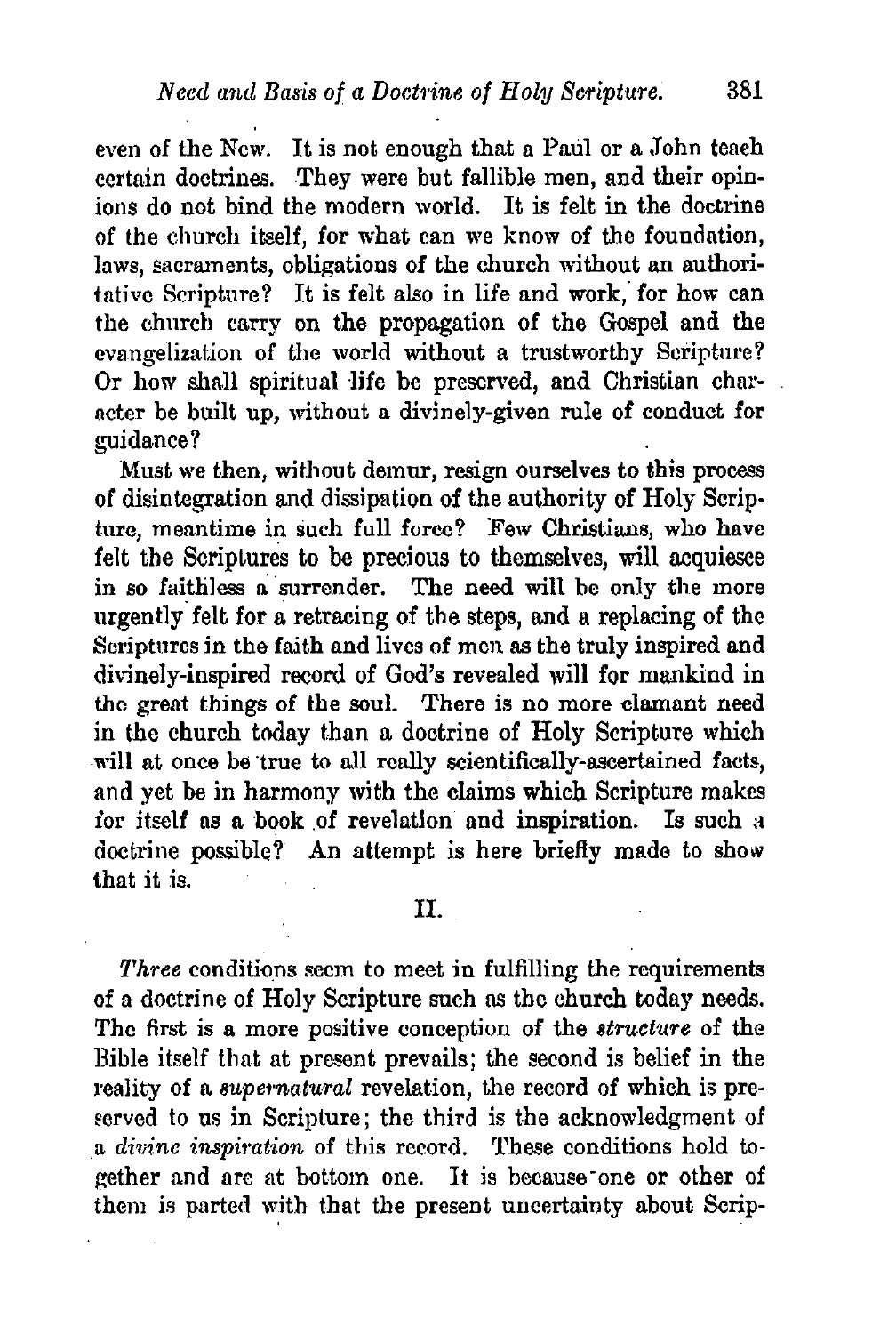ture prevails. The destroying of the structure of the Bible makes it well-nigh impossible to uphold the revelation and the inspiration of the record; the denial of the snpernatural cuts at the root of both beliefs, and makes inevitable the attack upon the historicnl contents. On the other hand, where supernatural revelution is admitted, most of the grounds for challenging the structure disappear, and the inspiration of the record is an almost necessary corollary. The inspiration, in turn, is a signature of divinity in the revelation. Combining the three points of view, n tenable doctrine of Holy Scripture is reached.

1. The first condition of a doctrine of Holy Scripture has been stated to be a *more positive conception of the structure of the Book itself.* Is this not called for? Let legitimate criticism render its utmost service in tracing for us the historical and literary genesis of the books which make up the sacred volume. There is a wide field of investigation here, on many points of which scholarly minds are never likely wholly to agree. But is there not something else in the very character of the Book which puts a check on critical excesses, and compels the acknowledgement of unlikeness to any other collection of writings that ever existed? This is not a matter on which scholars alone are capable of sitting in judgment. It stares the impartial reader of the Bible in the face on the most cursory examination of its contents.

(1) First, there is the singular *literary* and *historical unity* of the Book. Unlike all other collections of sacred writings, this remarkable Book has a character which may be described by the word "organic." However and whenever its component parts originated, they now combine in an unexampled way to form a structural whole. The Bible begins with creation and. paradise- $a$  paradise early lost by  $sin$ ; it closes with paradise restored in a new heaven and a new earth. It opens with n "fall," and the constant assumption through its pages, in Old Testament and in New, is that the world is in a state of rebellion and apostacy from God and lies under His judgment. The whole history between is the development of a plan of redemption for the recovery of man from this lost condition, and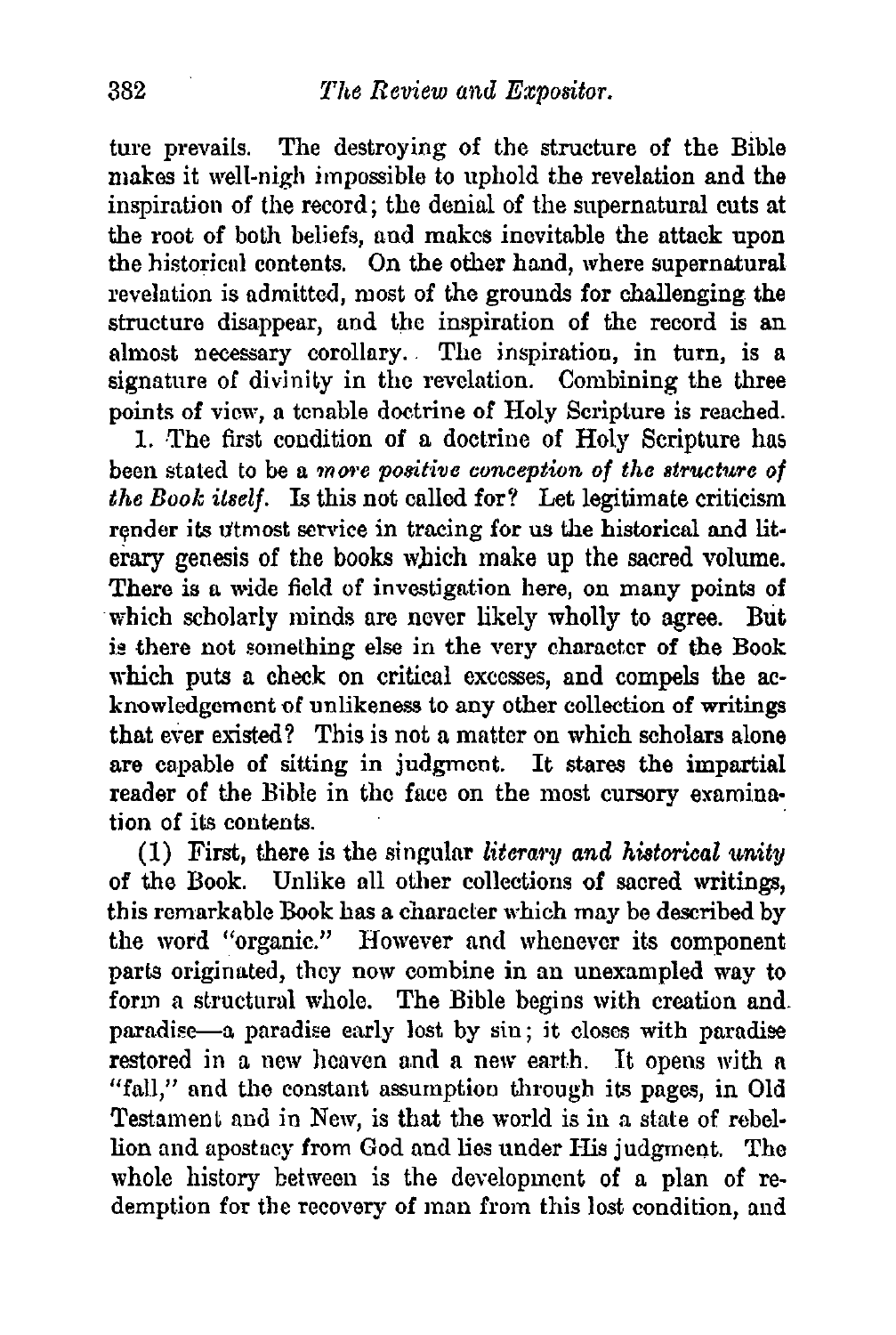his restoration to God and holiness. With sure step the story goes on from the first promise, through the successive elections, covenants, dispensations and disciplines by which God accomplished His end. Patriarchal history is succeeded by Mosaic; this by the periods of the Judges und the Monarchy; this by the age of the prophets. Time after time the divine purpose seems on the point of being frustrated by the unfaithfulness of the people, or the crushing force of foreign invasion. But the light is never allowed to be wholly extinguished. There is always a "remnant," a "holy seed," and courage and confidence in the triumph of God's purpose never die out. The New Testament fulfills and completes the Old. The wondrous story of the Gospels is given forth as the fulflllment of its types, promises, prophecies; the Epistles expound the redemptive meaning of the Gospels; the Apocalypse announces the downfall of anti-christian powers, and the decisive .victory of the Lord and His Christ. The Book is rounded off into a complete unity. Here is a product which it already passes the genius of man satisfactorily to account for.

(2) Hut next, in this external unity of the Book is already attested the unity of *truth* and *purpose* which pervades it. It is the one theme with which the Book is concerned from commencement to close-Redemption. Man has sinned; God reveals His grace to man, and is working for his salvation. God is one, holy, gracious; all-knowing to devise, all-powerful to execute; the Creator and Upholder of all that is; the world's Providential Ruler; the Maker, Lord and Judge of men. Man *is* made in God's image, has turned aside from God and perverted his way, but is capable of repentance and redemption. Sin is that awful thing which God abhors, which ought never to have been. Against it God must declare Himself with all the energy of His perfect holiness, but the great desire and aim of God is to deliver men from its destructive power. To accomplish this a plan of salvation is unfolded, with ordinances suitable to its different stages. The Mosaic law provides a system of atonements and purifications, with access to God through a priesthood-unavailing in itself, but a shadow of good things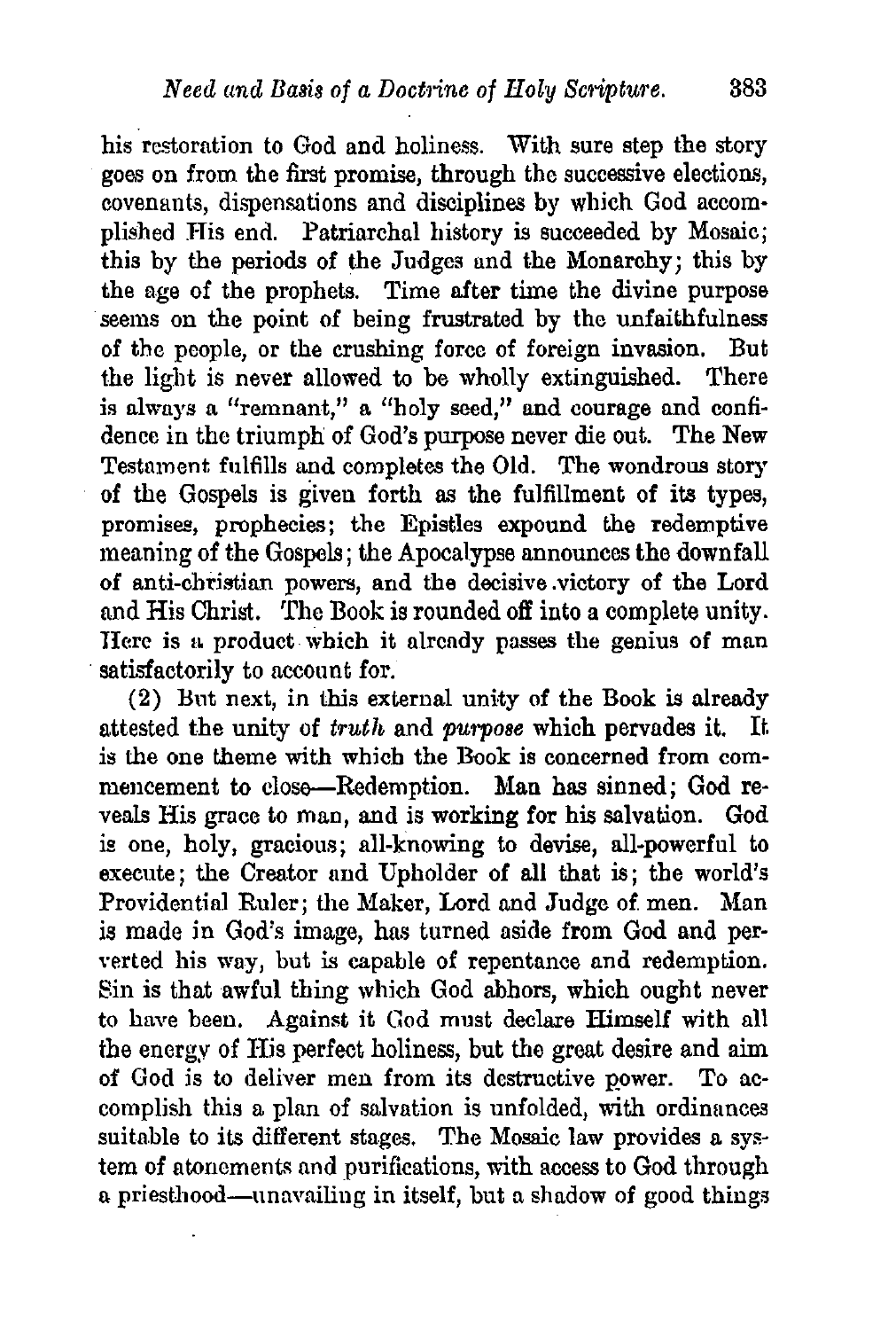to come (Heb.  $10:1$ ). The Monarchy gives rise to new promises of a Davidic King whose throne God will establish for ever. Prophecy expands all the germs of previous revelation, and opens up glowing visions of the New Messianic Age. The New Testament shows in how divine a fashion these hopes and anticipations were fulfilled. Its Gospel is the concentration and realization of the redeeming purpose of which the Bible is full. Strongest threuds thus bind the parts of the Bible internally together. Can human skill explain it? Can any disintegration of criticism destroy it? The answer must be in the negative.

 $(3)$  Yet again, as arising out of the foregoing characteristics, the Bible is a structural unity in *the correlation of its parts*. To a Book of origin in the Old Testament corresponds a Bookor books (the Gospels)-of origins in the New. To a great act of redemption in the Old corresponds a great act of redemption in the New. To a sacrificial system in the Old, corresponds as the great anti-type, the perfect atonement in the New. To a history of the founding of Israel us a nation in the Old corresponds tho story of the founding of the church in the New. To didactic literature in the Old corresponds the Epistles, with their doctrinal and practical instruction in the New. To prophecy and apocalypse in the Old corresponds the apocalyptic· visions in the New. The New Testament in its entirety folds back upon and fulfills the ideas and promises of the Old-is the *counterpart* of the latter.

#### **III**

Here, then, is a structure in the Bible as it stands, not to be got rid of by ingenious critical theorizings and reconstructions of the materials of the Book. This is not the place to enter upon an examination of thc modem critical hypotheses. It may be sufficient to take two points-one earlier, the other later.

(1) 'rhe *patriarchal and Mosaic hi8to?'ie8* are supposed to be more or less legendary creations of the eighth, seventh or later centuries. Now, however, we have a critic like Gunkel, supported by Dr. G. A. Smith, bringing back these so-called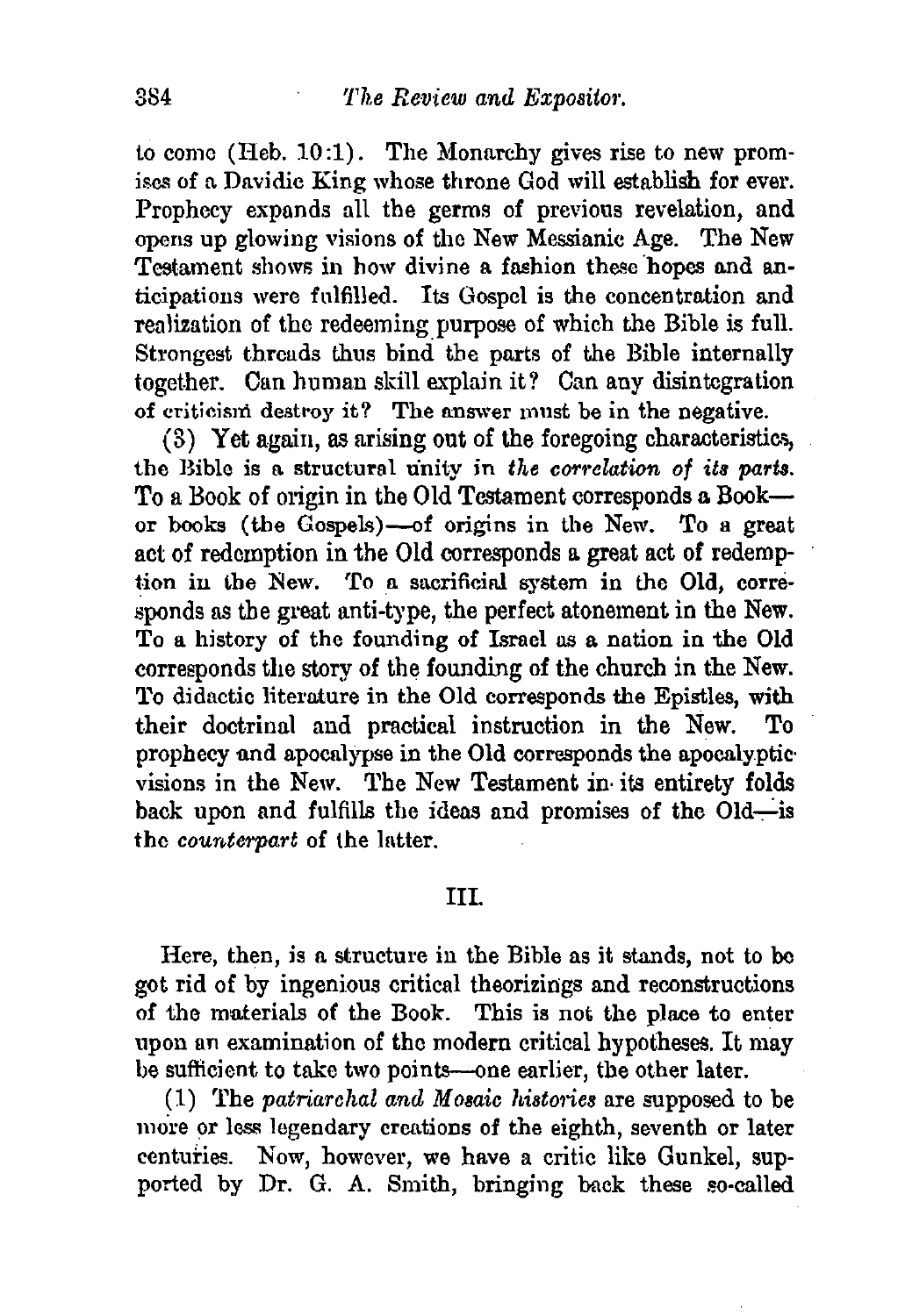"legends" lo about 1200 B. C. Hut see what this implies. On the current hypothesis, in regard to the date of the Exodus, adopted by nearly all these writers, that event took place shortly after the death of the oppresser, Rameses II., therefore later than the middle of the thirteenth century. How short is the interval between that and  $1200 \text{ B}$ , C.? Is the difference worth contending for? Farther on this chronology, little more than 200 years elapsed from the Exodus till the building of the Temple. It might he 250 years; some make it less. Take off the period till the time of Joshua and the conquest on the one. hand, and the time from Samuel and David till the temple on the otber, and the interval is less than 180 years. Written records and the art of history-writing were, in David's time, weildeveloped. Can it be believed that, even if contemporary records were not made, a sound tradition of the events of the Exodus, and of the great facts of the Mosaic age, was not preserved during that short interval? Or that, being preserved, it would not be written down?

(2) Or take the second point—the pivot, as it may be called, on which the whole modern critical reconstructon of the Bible and its history turns; *the age, viz., of the Levitical* law. The law, it is well known, is, on the theory, brought down to the age after the exile. Older usage, it is allowed, may be incorporated in its provisions; but till that time there had been no written ritual claiming divine origin, and the great bulk of the institutions in the code were entirely new. This is, of course, in direct contradiction of the Bible itself, which connects the law with Moses and tells of its origin at Sinai. . But this is held to be nothing compared with the alleged proofs of the ignorance of the law in the earlier history, and its supposed dependence on the 'l'emple laws of Ezekiel. Yet, when the proofs come to he examined, how surprisingly weak they are! How contradicted by the very history supposed to establish them! In Neh. 8 we have the narrative of the introduction and reading of the law by Ezra. But how emphatically everything in that Darrative contradicts the idea of the provisions of the law being new! The community in Jerusalem was far from being, in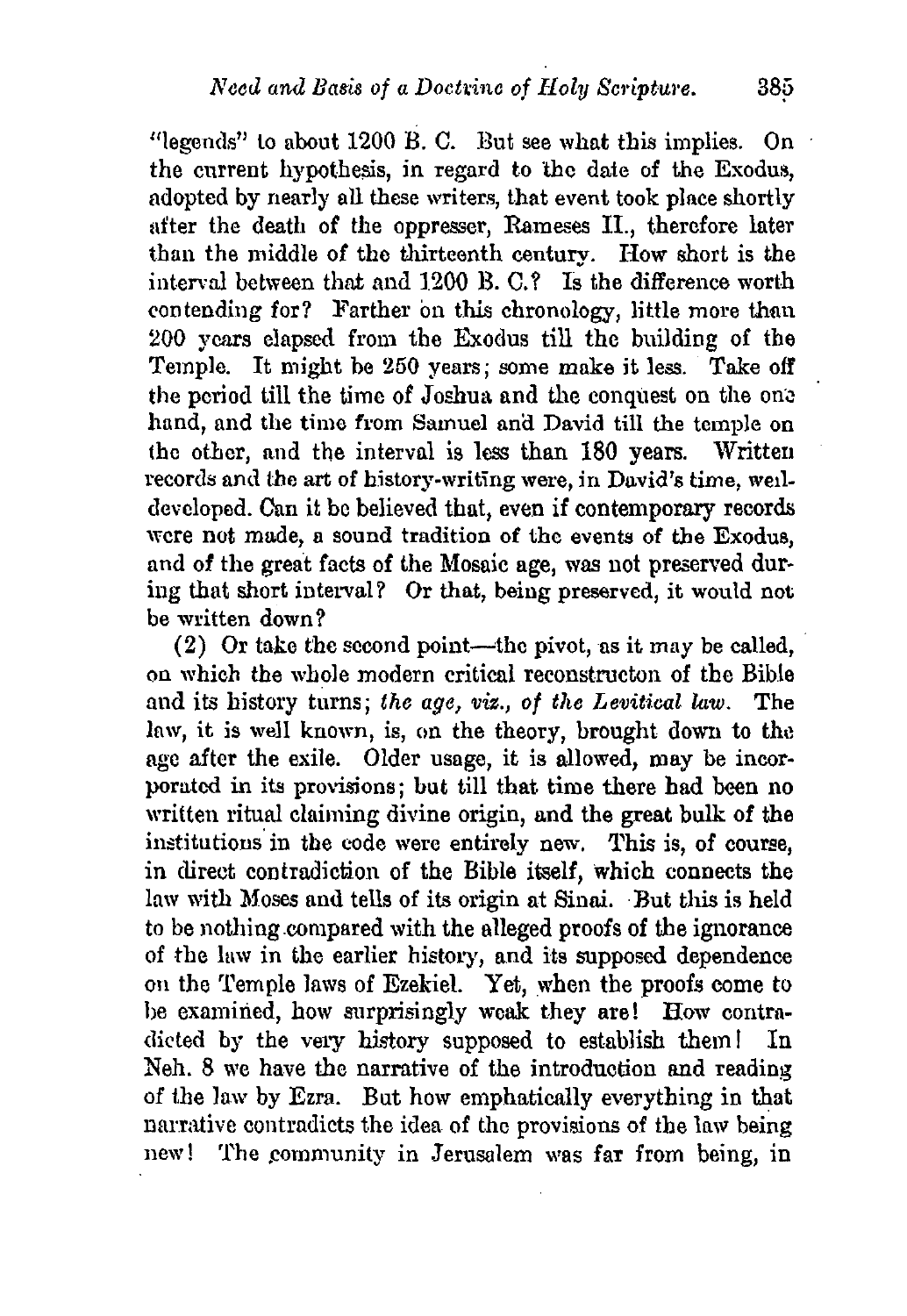Ezra's time, a united one. There were deep divisions in it. There were many conflicting interests, on some of which the new law bore hardly. There were factions strongly disaffected to Ezra and Nehemiah. The people, and especially the priests and Levites among them, knew something of their own past-had genealogies, etc. Is it credible-is it thinkable-that a community of this kind would receive at Ezra's hands, without scruple or questioning, a great complex of burdensome laws which neither they nor their fathers had ever before heard of, and along with them, narratives of historical facts which they must have known were perfectly unfounded? Here, e. g., were narratives of the setting apart of Levites in the wilderness, while they knew quite well that no such orders existed before the exile, and accounts of Levitical cities, which they were aware were historical fictions! Human credulity is great, but there are limits which can be confidently assigned to it, and this is a case in point. Nor was it ever doubted, till this new school arose, that both Ezekiel and the Book of Deuteronomy implied the earlier existence of the Levitical legislation.

It may be claimed, then, that the *natural'* structure of the Bible is not one which can be overthrown by a really scientific treatment of the Biblical facts. While it stands, the case for revelation is secure.

# IV.

2. The second condition of a doctrine of Holy Scripture as above stated was-belief in *the reality of a supernatural revelation.* Wtthout this, there might be an interesting collection of religious writings, but there could be no "Scripture" in the proper sense of the word. There could be no literature of revelation, which is what Scripture, in the Biblical view, means. To those who reject the possibility or reality of an historical revelation, accordingly, the books of the Old Testament remain at best fragments of ancient Hebrew literature, to be placed in the same category, as regards origin, with the sacred books of other religions. The Hebrews were a people of re-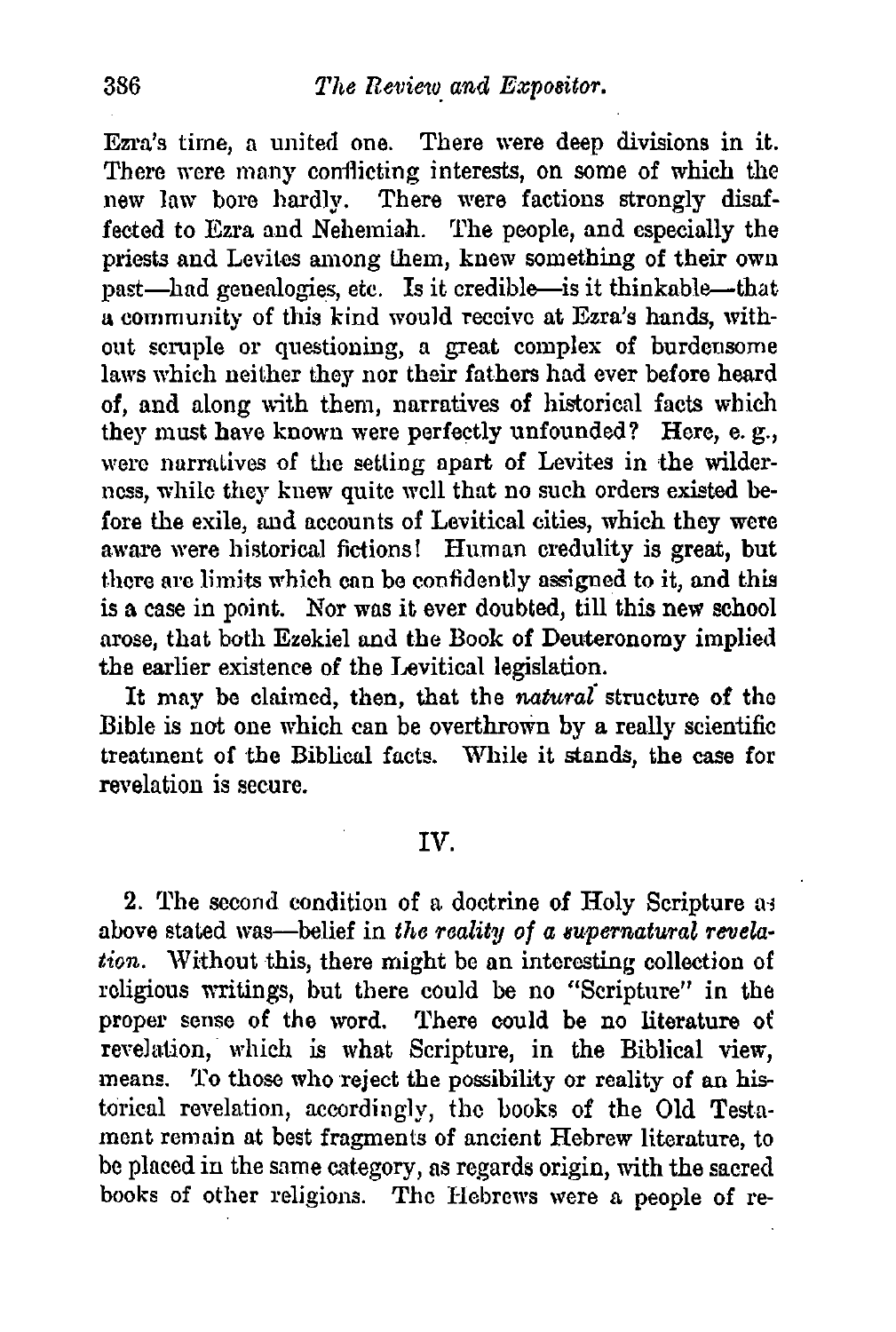ligious genius: their prophets were men of noble. if still limited. insight; they spoke, as they believed, in the name of Jehovah; but the explanation of the whole is found in their natural endowment and profound religious and moral convictions. No supernatural cause need be assigned for it. Jesus, in like manner, is the "religious idealist, prophet and martyr," par excellence. He had beautiful thoughts, spiritual, if somewhat impracticable, ideals, shared in the Messianic and apocalyptic ideas of His time, and met His fate through collision with the ecclesiastical authorities. His Apostles, who persuaded themselves that He had risen-even that they had seen Him-invested Him with divine dignity and converted His martyr-death into an atoning sacrifice.

This repugnance to the admission of the supernatural, so fatal to a doctrine of Holy Scripture, is extremely widespread at the present hour. A deliberate movement is on foot to shift Christianity from its hitherto recognized supernatural to a purely natural basis. The immediate effect on the Bible is that already indicated, viz., the removal from its pages of everything that cannot be explained on natural principles. Supernatural revelation is struck at in its very conception: miracles necessarily are purged out; prophetic prediction shares the same doom, or is set down as unfulfilled. The Incarnation, miraculous birth, resurrection of Christ, with all the supernatural acts and claims in His history, are rejected. This bears, again, on the question of structure. The simplest way, often, to get rid of the supernatural, is to assail the book in which it is found-to disintegrate it, to bring down its age, to show it to be the product of natural causes at a particularly later time. On the other hand, where this prejudice against the supernatural is abandoned, and revelation is admitted, the natural structure of the book, in most cases, resumes its rights. There can be no question, to an impartial mind, that the Bible claims to be a record of revelation-of revelation in a high, peculiar, supernatural sense. God has entered, for purposes of grace, into other relations with man than those of nature. He has entered by word and deed into history; has made known His secret will and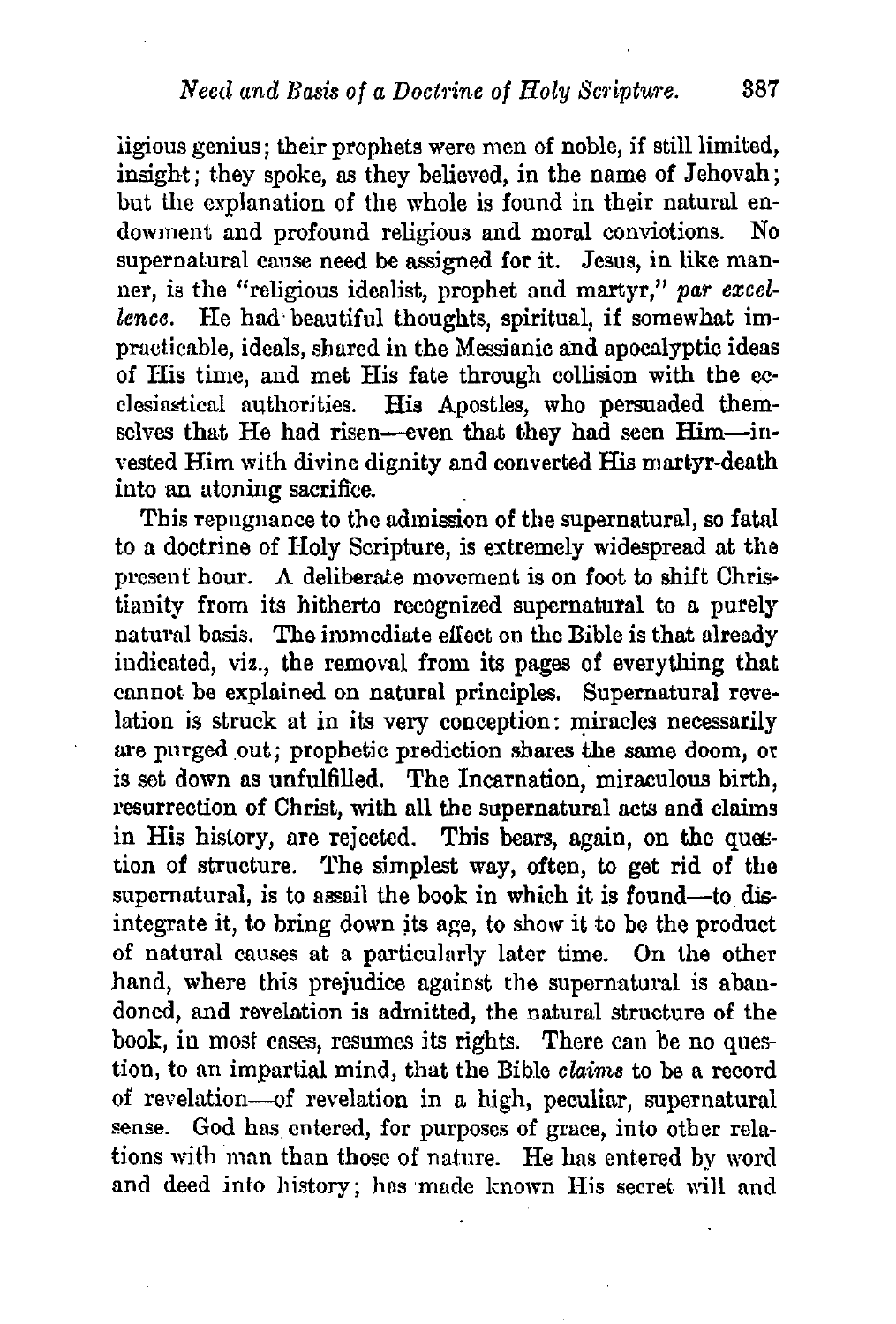eaving designs to man: has given man assurance of His presence and working by many snpernatural tokens. The culmination of His revelation is in Jesus Christ, His only Son, our Lord. Him He has raised from the dead, and exalted to the right hand of power, to be a Prince and a Savior. To give the knowledge of this saving will of God, and of its historical course, is, as has been scen, the peculiar end of Scripture. The proof of the reality of the revelation is found in what was said of its *char*acter. of the unity of idea and purpose pervading it, of its experienced effects in heart and life. This at least is certain that, only as such a doctrine of revelation is acknowledged, can there be such a thing to the mind as Holy Scripture. Where it is acknowledged, belief in a Holy Scripture inevitably follows.

The anti-supernaturalistic principle has powerful hold. It always has hud on a certain elass of philosophical and cultured minds. Science has now come in to give it support in the alleged proof of a uniformity of nature in which there can be no breach. But is this alleged principle of uniformity itself anything more than an assumption? That nature is placed under laws, and is ordinarily, left to itself, entirely uniform in its operation, every educated mind will admit. But it is a long step from this to the conclusion that natural causes, with which alone science has to deal, are the sole causes in the universe; particularly that there is no room for the action of the *First* Cause in overruling, superseding, reversing, or acting outside of and above these natural causes, if His wisdom sees good reason for so doing. There is nothing that science can ever show that will mukc good this conclusion. Religion comes in here with its own proper claims. If there is call and need for speeinl revelation-and who will say that in this world there is not?--if there is truth to be imparted, disorder to be remedied, sin to be annulled, redemption to be accomplishednothing can be thought of worthier in God than to come to His creature's help by breaking the silence of nature and stretching forth an arm mighty to save!

The special proof of miracles in Scripture need not be undertaken here. Two great facts only may be named-one standing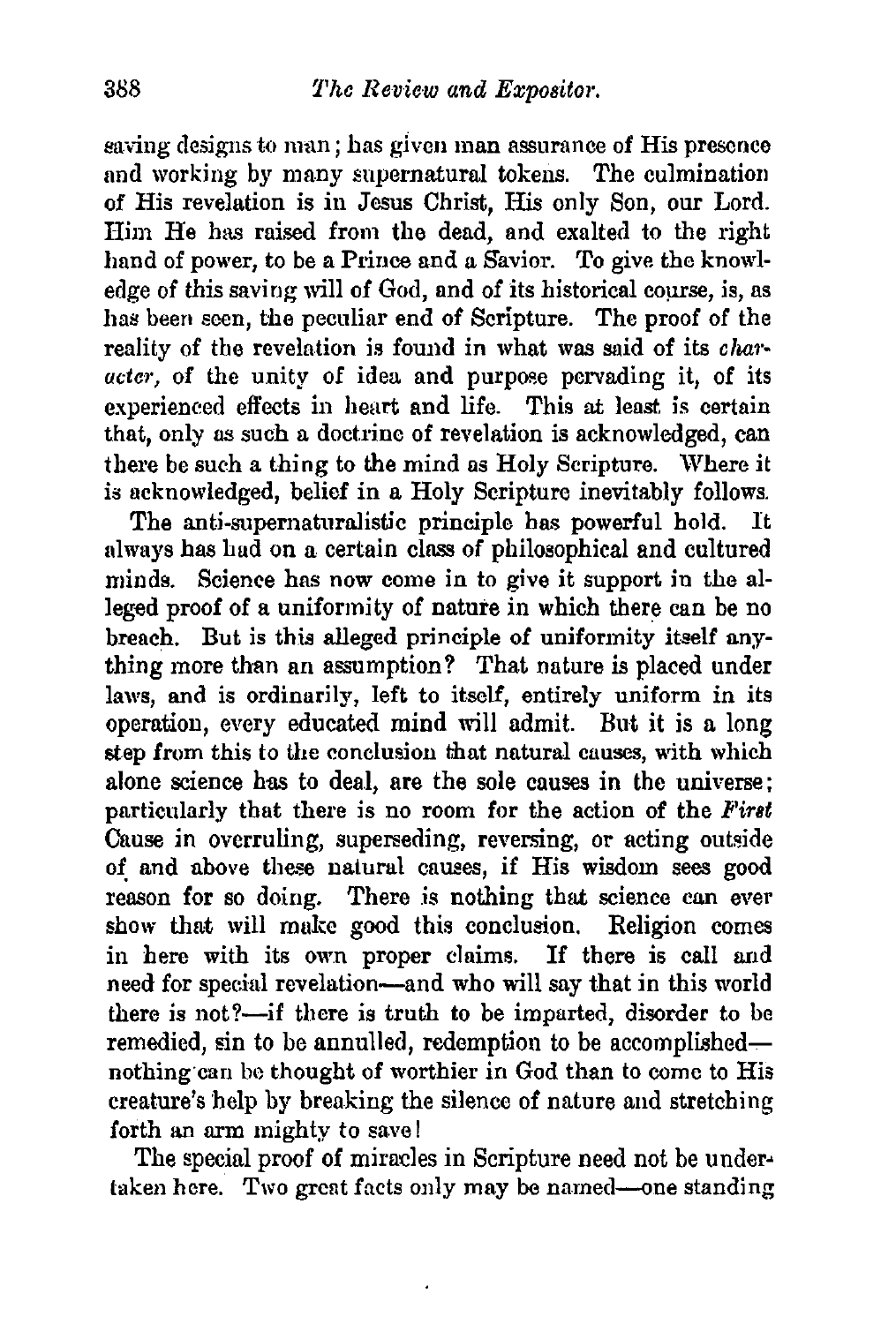at the head of each dispensation-which it will be found impossible to explain without miracle. One is the *Exodus of 18'1'ael.*  and Crossing of the Red Sea; the other is the Resurrection of *Ohrist.* Both are facts supremely well-attested.

(1) '1'he *Exodus* is proved, not only by the narrative in the books, but by the whole national· consciousness of Israel as regards its past. Few eritics doubt that Moses led the people out of Egypt, and took them, by some means, across the Red Sea. An exceptionally favorable wind, clearing the channel at the spot, is the usually accepted explanation. Grant that it was sothe event is still only half accounted for. There remains the fact that this singular occurrence took place precisely at the time it did, when the fleeing nation was in extremis from the pursuit of Pharoah. There are such things as happy coincidences; but this one is *too* rare and happy, when taken in conjunction with the other circumstances of the Exodus, to be set down to mere chance.

(2) It is scarcely necessary to elaborate the evidence for the *Resurrection* of Christ-this has been done so often, and so fully. That Christ died, and on the third day appeared again to His disciples; that many like appearances followed; that the tomb was found empty; that the Apostles all believed, and unshakenly testified, that Christ had arisen; that spiritual effects following His exaltation showed that He had truly risen-these and similar lines of argument have been worked till they" are familiar. The alternative hypothesis that Christ is *not* risen manifests its weakness by the variety and mutually-destructive character of its explanations, and by the fact of the empty tomb. The resurrection remains the rock-fast foundation of Christian belief.

. One is justified, then, in accepting as established the second of the conditions of a doctrine of Holy Scripture. In combination with the first-the organic *structure* of Scripture-the acknowledgment of *supernatural revelation* furnishes a strong and stable basis on which such a doctrine can be rested.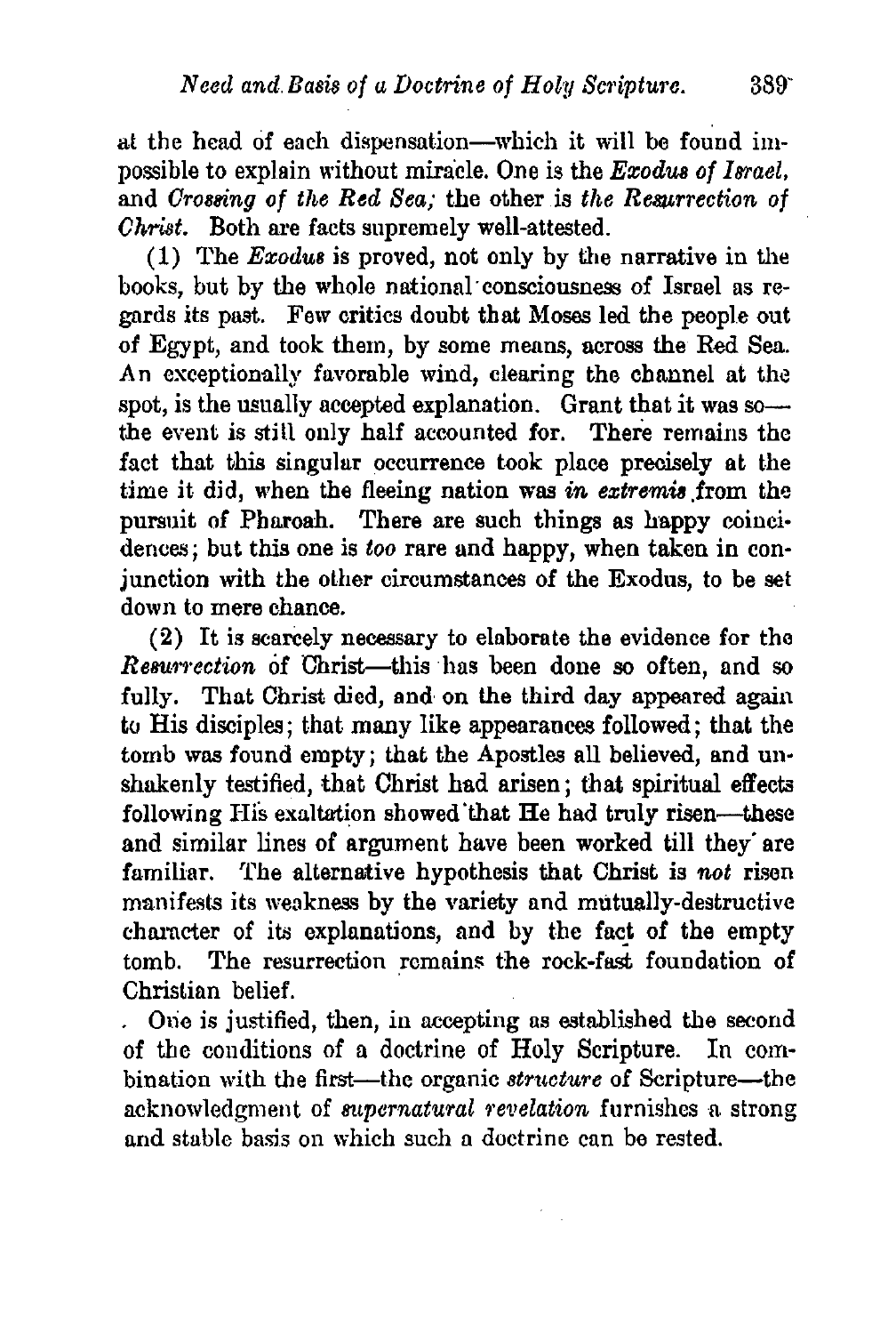3. Hero stands it now with the third of the conditions proposed, viz., *the inspiration of the record?* Is not this more difficult to prove? Yet it seems essential to establish it, if a doctrine of Holy Scripture is to be satisfactorily completed. There js a hesitation in facing this question of inspiration in many quarters which is a bad omen for the church, .

For inspiration-inspiration in the full, supernatural senseis a *fact,* and is as little to be explained away as the existence of the Bible itself, or the reality of the revelation contained in the Bible. Inspiration is, indeed, as it was above expressed, a corollary of revelation. If revelation is there, inspiration is there. Internal revelation cannot be conceived of except in, or as accompanied by, an exalted or inspired state of soul; just as inspiration cannot be thought. of, be it only the inspiration of illumination, without a measure of revelation (Eph. 1:17, 18). If *revelation* pervades the Bible, or in the degree in which it does so, *inspiration* pervades it also. The very fact that the revelation is so plainly preserved in its meaning, its historical continuity, the proportion of its purts, the unity of its tearhing, in the Bible, is the proof' that the record, which is the luminous vehicle of the revelation, and which so perfectly preserves and conveys it to us in its spirit and power, is itself inspired.

This statement is, of course, general, and leaves a hundred questions unanswered as to the nature and modes of inspiration,. its degrees, its relations to the faculty and individuality of the writers, the qualities it imparts to the writings, its compatibility with defects or inaccuracies in the sources or in the inspired text. It is well, however, in the proof of inspiration, etc., not to begin with these entangling difficulties, but to look to what the Bible itself says of the qualities and objects of inspired Scripture-"making wise unto salvation through faith which is in Christ Jesus," being "profitable for teaching, for reproof, for correction, for instruction which is in righteousness." furnish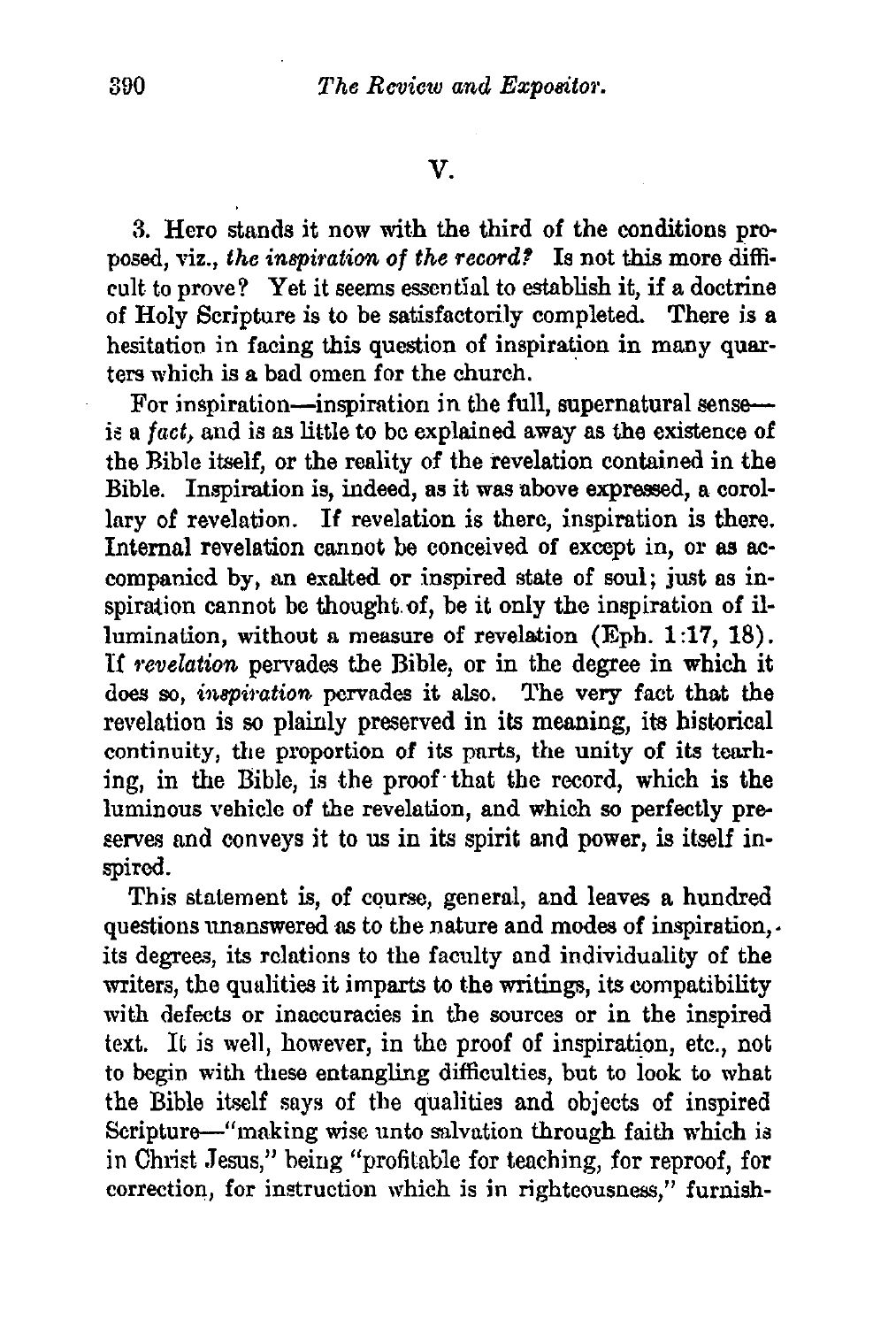ing the man of God "completely unto every good work" (2 Tim. 3:15-17; cf. Ps. 19:7-10). Does Scripture present these qualities, or does it not? If it does-and who can doubt it?-only inspiration can impart them. If they are present, it is in them supremely, not in anything more external, we are to seek the tests of inspiration.

The primary condition of belief in an inspired Scripture is belief in the Holy Spirit Himself-a Holy Spirit of God continuously present in the church or community of believers from the beginning, distributing His gifts to each man severally as He will. The Holy Spirit is the source of revelation; He is the source also of inspiration. It is interesting to note how ample is the testimony in both Old Testament and New Testament to this continuous activity of the Holy Spirit in revealing, inspiring, illuminating, directing, qualifying for special service. Jesus and the Apostles habitually speak of the Scriptures of the Old Testament as the Spirit-inspired and authoritative embodiment of God's mind and will. Their words have the value of words of God (Matt. 22:31; John 10:35; Rom.  $3:2$ ; Heb.  $4:3-12$ , etc). Their commandment is the commandment of God (Matt. 15:3-9). The Holy Ghost "spake" by psalmist and prophets, and in the teachings of the history (Matt. 22 :43; Acts 4 :25; Heb. 3:7; I. Pet. 1:11; II. Pet.  $1:21$ ). But the New Testament writers make not less explicit claims to inspiration for themselves. "We speak," says Paul, "not in words which man's wisdom teacheth, but which the Spirit tcacheth"  $(I. Cor. 2:13)$ . "If any man thinketh himself to be a prophet, or spiritual, let him take knowledge of the things which I write unto you, that they are the commandments of the Lord" (I. Cor. 14:37). The church is "built upon the foundation of the apostles and prophets" (Eph.  $2:20$ )—these, as a subsequent verse shows, being "the apostles" and prophets" of the New Testament  $(3.5)$ . Paul's own epistles are ranked in H. Pet. 3:16, among the "Scriptures."

This claim to inspiration, it may be shown, is made good by nearer examination of the books. A large part of the Old Testament emanates from writers whose title to be inspired will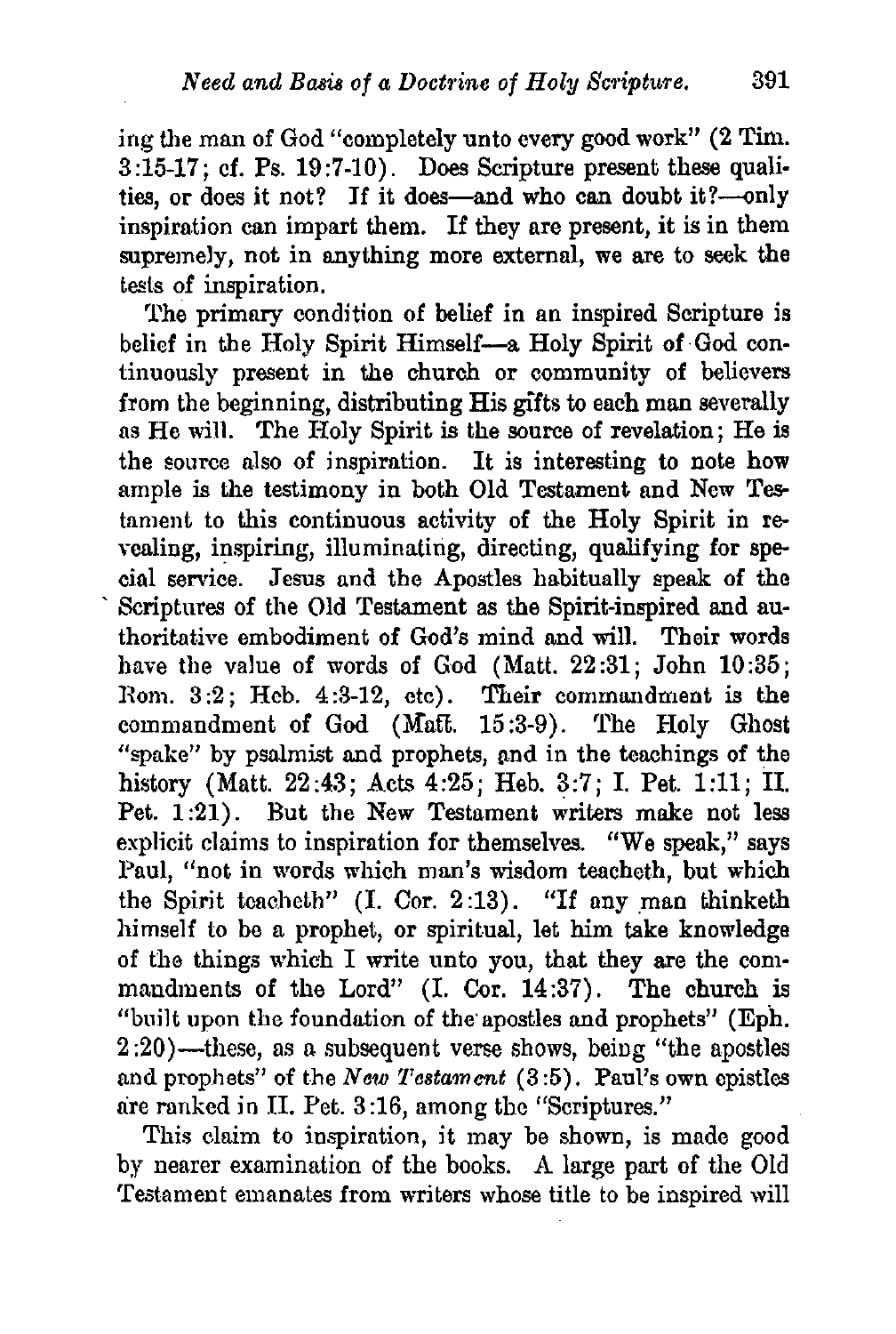not be doubted. This applies to the prophetic writings: to the bulk of the histories, which are manifestly compiled by prophetic men; to the materials of these histories, which, again, are largely prophetic memoirs; to the law which directly claims to be divine in origin, and to have been given by thc hand of Moses; specially to large parts of the law (Book of the Covenant, Deut.), which Moses is expressly said to have written; to the accompanying histories, which have a place in the organism of revelation which nothing else than the insight of inspiration could have given; to the psalms, which, for the most part, evince their own inspiration, and, as regards David, are attested as of the Spirit (H. Sam. 23 :2); even to the wisdom literature, which, in Proverbs, is not regarded as the expression of man's own genius, but as the utterance of the external wisdom."

 $\Lambda$  test case of inspiration is the Gospels, which do not directly assert their inspiration, yet undoubtedly in a marked degree exhibit it. For who but men possessed of the Holy Spirit could have produced biographies of Jesus so free from all iutrusion of human weakness, so objective in presentation, so divine in the portraiture they contain? Two of the Gospels may claim apostolic inspiration-Matthew and John; for there seems little Tenson to question that Mutthew not only contributed Logia. material for that Gospel and for Luke, but drew up the Gospel iteelf, either in Aramaic or in Greek, or possibly in both forms. Mark and Luke- were companions of apostles, and both were of apostolic spirit. Here, again, the condition of the early church has to be remembered. It is a church in which the power of the Spirit was specially and peculiarly manifest-u church in which "gifts" were abundant, in which inspiration was not an uncommon phenomenon, in which those called to peculiar servicc received special endowments for their work. In these gifts and influences of the Spirit the history and epistles show that the companions of the apostles had a peculiar share. They were associated with the apostles in their preaching, teaching and oversight of the churches (cf. I. Thess.  $1:5$ ; I. Tim.  $1:18$ ;  $4:14$ ; II. Tim.  $1:14$ , etc.). To such circles Mark and Luke, the companions of Paul, Barnabas, and Peter, be